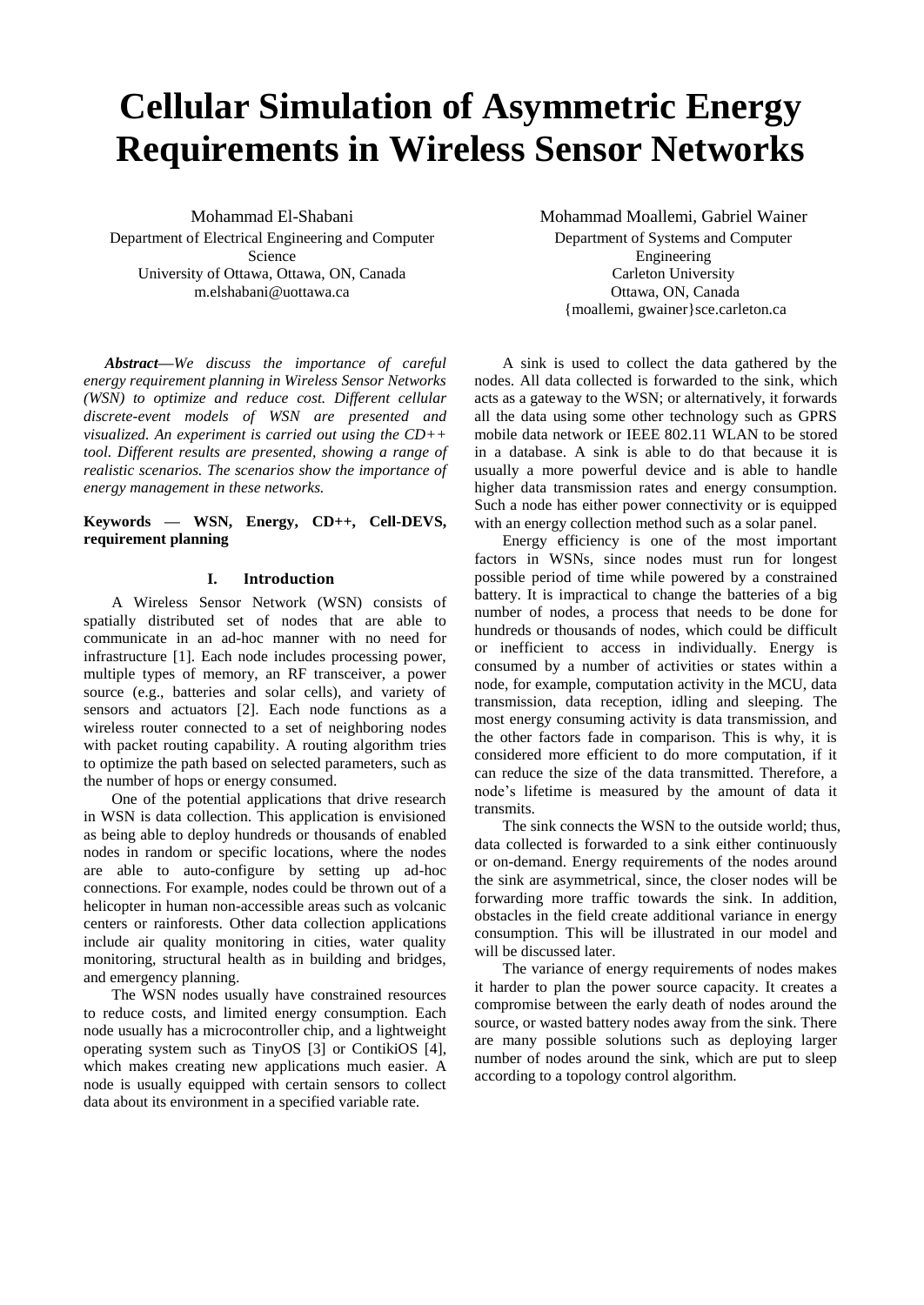Wireless Sensor Network modeling and simulation is a very active research area due to the complex analysis of the applications envisioned for these networks, as well as the high cost of deployment and maintenance of the sensors. However, the large amount of intensive research dedicated to this area is generated by unique problems that require novel solutions. This is because WSN is different from the other types of conventional networks that have been developing for the last three decades [\[2\].](#page-6-1) Simulation tools are commonly used to predict the behavior of WSNs; in fact, they are used for all kinds of distributed and real-time systems, since it is very difficult to prove their behavior deterministically. Besides, it is too expensive and time consuming to test actual implementations.

DEVS is a well-known formal discrete-event M&S methodology, which is based on generic dynamic systems theory. The discrete-event nature of DEVS provides event-driven response to external stimuli, which can represent sensor reaction to the environment and resource limitations. On the other hand, discrete-event methodologies provide continuous timing of the events. In particular, DEVS includes well-defined coupling of components, hierarchical, modular construction, support for discrete event approximation of continuous systems and support for repository reuse.

Cellular state-machines (such as Cellular Automata (CA) [\[6\]\)](#page-6-4) are efficient spatial modeling alternatives for M&S of WSNs. In this branch of discrete dynamic systems, which space is represented by a regular grid, with each cell being a state machine, the time advances in a discrete manner, triggering state changes in the cells, based on the value of their neighboring cells. This theory is used in physics, complexity science, theoretical biology, microstructure modeling, and spatial modeling. The Cell-DEVS formalism [\[7\]](#page-6-5) is derived from both CA and DEVS. The Cell-DEVS formalism solves the problem of unnecessary processing burden in quiescent cells, and it allows for a more efficient asynchronous execution.

The energy requirement of the nodes is one of the topics receiving the most research attention due to the fact that, it is the most limiting factor when it comes to implementing WSNs. In this paper, energy requirement variance of nodes in a WSN is modeled using the Discrete-Event System Specification (DEVS) formalism [\[5\].](#page-6-6) The goal is the use of modeling and simulation (M&S) to test and understand the operation of networks. This is done by emulating certain behavior up to the point where we could say that it matches real behavior within the experimental frame of interest. The use of simulation has become so popular due to the complexity of implementing and proving the correctness of distributed and real-time systems, which makes it very convenient to model and simulate this behavior since it reduces the time, effort and associated costs.

# **II. Related Work**

The energy management issue in WSN is considered as an important requirement in these networks such that lowpower hardware components and customized system architectures are required to build them [\[8\].](#page-6-7) In WINS project developed in University of California in Los Angeles [\[9\]](#page-6-8) the specific parameters of WSNs namely higher tolerance to latency and low sampling rates are taken into account to develop low-power hardware. The advance of hardware along with software in these networks has made it very difficult for engineers and programmers to predict the behavior of large WSNs such as *Smart Dust* [\[10\]](#page-6-9) networks. Therefore, M&S can play a great role in providing a realistic representation of these networks that allows for more efficient assessment of the performance and efficiency of these networks in the field as well as reducing the costs of testing and providing a safe and practical test bed for verification of the sensors in the actual environment [\[11\].](#page-6-10)

Analytical computational are also investigated in [\[12\]](#page-6-11) where two network scenarios are studied: one including arbitrarily located nodes and traffic patterns, the other one with randomly located nodes and traffic patterns. Another study presented in [\[13\]](#page-6-12) provides mathematical computations on solving the problem of optimal data distribution and data collection, and analytically evaluate the time performance of the solutions. However, analytical solutions are mostly focused on network routing and data distribution and do not provide tangible or visual representation of the networks and are limited by many factors.

A number of WSN simulators exist that are mostly concerned with the node management and routing protocols in these networks. J-Sim [\[14\]](#page-6-13) is a java-based object-oriented WSN simulator that provides scripting language for defining network topologies and routing algorithms like NS-2. It is built on the WSN simulation framework of both the ACA and INET simulation tools [\[15\]](#page-6-14) and implements several well-known localization, geographic routing, and directed diffusion protocols. These protocols can be readily implemented by extending the object classes defined in the framework and customizing their behaviors.

In [\[16\]](#page-6-15) a Markov model of a sensor network is presented in which sleep mode in nodes is used to investigate the system performance in terms of energy consumption, network capacity, and data delivery delay. The model is limited to analytical model and does not provide a simulation of the network.

Based on the existing works, most of the efforts are either analytical calculation of network parameters or simulation of the network routing protocols and data transfer. Therefore, our motive here is to provide a tangible and configurable cellular simulation of WSNs to analyze the power management as well as efficiency in these networks by using a discrete-event approach. Our model also provides a visualization of the environment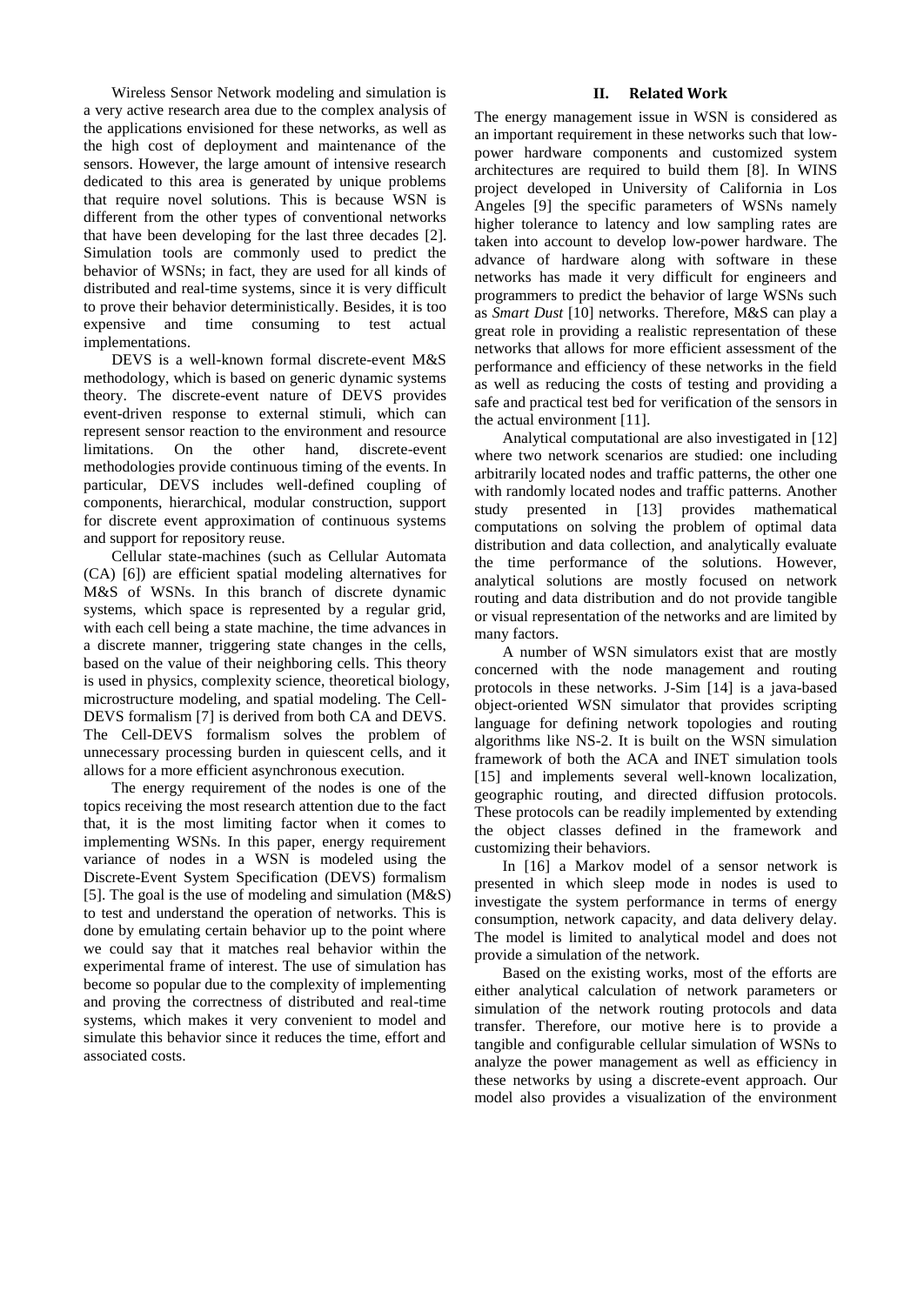and field-base conception of the sensors. This will allow us to measure the performance factors and be able to modify network parameters easily to investigate different scenarios.

Cell-DEVS is an extension to DEVS that allows defining cellular models with explicit timing delays. A Cell-DEVS model is a lattice of cells holding state variables and a computing apparatus, which is in charge of updating the cell states according to a local rule. This is done using the current cell state and those of a finite set of nearby cells (called its neighborhood). Cell-DEVS improves execution performance of cellular models by using a discrete-event approach. It also enhances the cell's timing definition by making it more expressive. Each cell is defined as a DEVS atomic model, and it can be later integrated to a coupled model representing the cell space. Cell-DEVS models are informally defined as shown in [Figure 1.](#page-2-0)



**Figure 1. Cell-DEVS model [\[7\].](#page-6-5)**

<span id="page-2-0"></span>CD++ [\[17\]](#page-6-16) is an M&S tool that provides a development environment for implementing DEVS and Cell-DEVS models. DEVS atomic models can be developed and incorporated into a class hierarchy programmed in C++. Coupled models can be defined using a built-in specification language. Cell-DEVS models are built following the formal specifications for DEVS, and a built-in language is provided to describe the behavior rules. The language is based on the formal specifications of Cell-DEVS. The model specification includes the definition of the size and dimension of the cell space, the shape of the neighborhood and borders. The cell's local computing function is defined using a set of rules with the form POSTCONDITION DELAY {PRE-CONDITION}. These indicate that when the PRECONDITION is satisfied, the state of the cell will change to the designated POSTCONDITION, whose computed values will be transmitted to other components after consuming the DELAY. If the precondition is false, the next rule in the list is evaluated until a rule is satisfied or there are no more rules. CD++ was used to simulate and visualize the energy requirement variance in WSNs. An advanced version of CD++ [\[19\]](#page-6-17) was also used to provide this functionality, which enabled the

improvement of the original model and allowed the execution of more realistic test cases.



<span id="page-2-1"></span>**Figure 2: Cell neighborhood Cell-DEVS model implemented in CD++** 

The model uses three planes, each containing a different behavior.. The first plane is used to control the number of packets to be forwarded in the next step (packets in buffer). The second plane is monitoring energy consumption. The third plane is used to generate new packets. A multi-plane neighborhood definition connects the cells of all planes together to easily access data from the associated cells in each plane. [Figure 2](#page-2-1) illustrates this design.

The first plane is a rotation plane in which all nodes are initialized to a random number, and they rotate from 0 to 9. The other plane is set to 1 when the corresponding node in the rotation plane is equal to 1. Thus, all nodes generate packet with the same period; however, they are not synchronized.

The sink is located in the lower left end in the suggested model, because it is simpler to follow the shortest path in such a scenario correctly. To be able to locate a sink, we would require additional planes, which will increase the computation time of the simulation (as the number of cells would increase).

In addition, nodes in the *main* plane read the states of *energy* and *blocked* planes included in the neighboring set. This is to make the decision on where to forward packets. Cells in the *energy* plane set themselves to a very large number, if the associated cell in the *blocked* plane is set. Therefore, other nodes will not assume that packets are forwarded by the *blocked* cells.

The three extra planes simplify and reduce the ruleset because they help account for many special cases in an ingenious way. For example, the *new packet* plane reduced the set of rules to half. In addition, before adding the *blocked* plane, a *blocked* cell was represented by setting a cell in the main plane to -1. However, the model required more than 20 rules to account for special cases.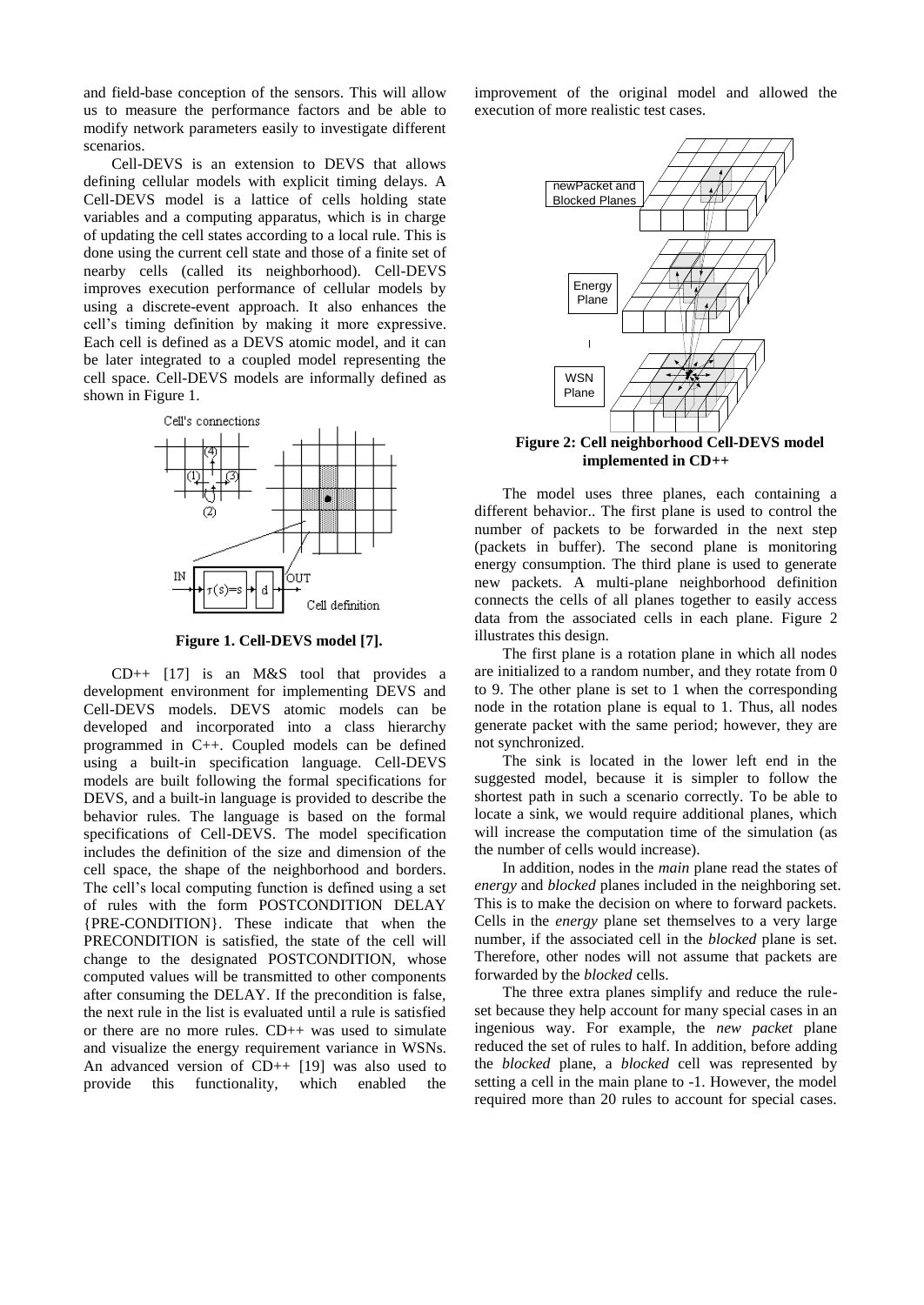After introducing the plane, the cell in the main plane remains zero. This, in addition to setting corresponding cells in the energy plane to a very large number, eliminated all but one special case because they fit correctly.

#### **III. Models Definition**

The model defined involves a single plane of cells and each cell has 8 state variables. A size of 20x20 cells was chosen. To simplify implementation, a modular design is used where forwarding is separated from routing to simplify the implementation.

An initialization phase starts by setting up the routing parameters or nodes. Each node that does not have routing information looks if one of its neighbors sends the rout information to it or if one of them is a sink. Then, it defines the route by setting a route variable pointing at that node. There are actually three routing variables: one is used for forwarding, and two others, which are alternative options. The main routing variable is evaluated at each time-step according to the energy consumption of possible destinations. It chooses the one that has consumed less energy. The first alternative is the first route found by the node as described earlier, while the second alternative is any other possible path that is not the same as the first one and where the other node does not point back to the original one.

After the initialization phase is done for some cell, new packets start being generated one for every 10-time steps. At the beginning, a rotation is set up and for each 10 time steps, all the cells send a single packet at a random point in that period. This is why a rotation variable is required.

At each time-step, each node checks the routing of neighboring cells and collects packets that are pointing towards it by looking at the neighbors' packet variable in addition to packets generated by it. Then, it sets that number to its own packet variable.

The energy consumed by each node is evaluated to be the total number of packets a node forwarded; thus, the energy consumed variable counts that number and this variable is used to visualize the results of the model.

An additional *entity variable* is required to be initialized at the beginning to distinguish between regular nodes, empty cells, and blocking cells. This variable is used to create various test cases that will be shown later.

The model was implemented in CD++ defined as in Table 1. The rules are organized in sets to facilitate explanation:

Set 1: sets route for exceptional cases according to entity, if blocked, set to -1 and if sink set to 1. These are preset constants not required for operation, but are used for visualization.

Set 2: if routing is not set yet, and is set at one of the neighbors, set routing to that neighbor. This is the initial phase that establishes shortest path reachability.

Set 3: This phase establishes the alternative paths. route2 is set to the next neighbor that is reachable to the sink. It makes sure that none of the routing alternatives of that neighbor direct traffic at the original cell.

Set 4: In the rare occasion of two neighboring cells directing traffic at each other, the following set of rules takes care of fixing that.

Set 5: The following rules take care of choosing a route from the two alternatives. It attempts to create some sort of load balancing be forwarding the neighbor with the lower total energy consumption.

Set 6: This rule is the last resort; it is executed if no other previous rule is.

```
type : cell dim : (20,20)
delay : transport border : unwrapped
neighbors : wsn(-1,-1) wsn(-1,0) wsn(-1,1)<br>neighbors : wsn(0,-1) wsn(0,0) wsn(0,1)neighbors : wsn(0,-1) wsn(0,0) wsn(0,1)neighbors : wsn(1,-1) wsn(1,0) wsn(1,1)localtransition : wsnrule
statevariables : route route1 route2 entity energy 
packets rotation newPacket
neighborports : route1 route2 route entity energy
packets rotation newPacket
initialvariablesvalue : wsn.stvalues
[wsnrule]
#set 1
rule : {~route := $route1; ~route1 := $route1; 
~route2:= $route2;#macro(routinePort)}{$route1 := -1; 
$route2 := -1; #macro(routineAssign) } 10 {$entity = 1}
rule : {~route := $route1; ~route1 := $route1;
~route2:= $route2;#macro(routinePort)}{$route1 := 1; 
$route2 := 1;#macro(routineAssign) } 10 {$entity =2}
...
#set 6
rule : \cdot : \cdot : \cdot : \cdot : \cdot : \cdot : \cdot :
$rotation;#macro(routinePort)}{ #macro(routineAssign) } 
10 { t}
```
Table 1: Model implemented in the enhanced CD++.

The model uses a set of rules defined as macros as follows::

```
#BeginMacro (routineAssign)
$rotation := remainder ($rotation+1,10); 
SnewPacket := ifu(Srotation = 1 and Sroute !=0, 1, 0, 0);$packets := if ( $entity != 1, $newPacket 
 ifu( (0,1) ~route = 4, (0,1) ~packets, 0,0)
+ ifu( (-1,0) -route = 5, (-1,0) -packets, 0,0)
+ ifu( (0,-1) \sim route = 2, (0,-1) \sim packets, 0,0)
+ ifu( (1,0) -route = 3, (1,0) -packets , 0, 0), -1);
$energy := if ( $entity != 1, $energy +
$packets , 10000 );
#EndMacro
#BeginMacro (routinePort)
~rotation := $rotation;
~newPacket := $newPacket;
~packets := $packets;
~energy := $energy;
#EndMacro
```
Table 2: The macros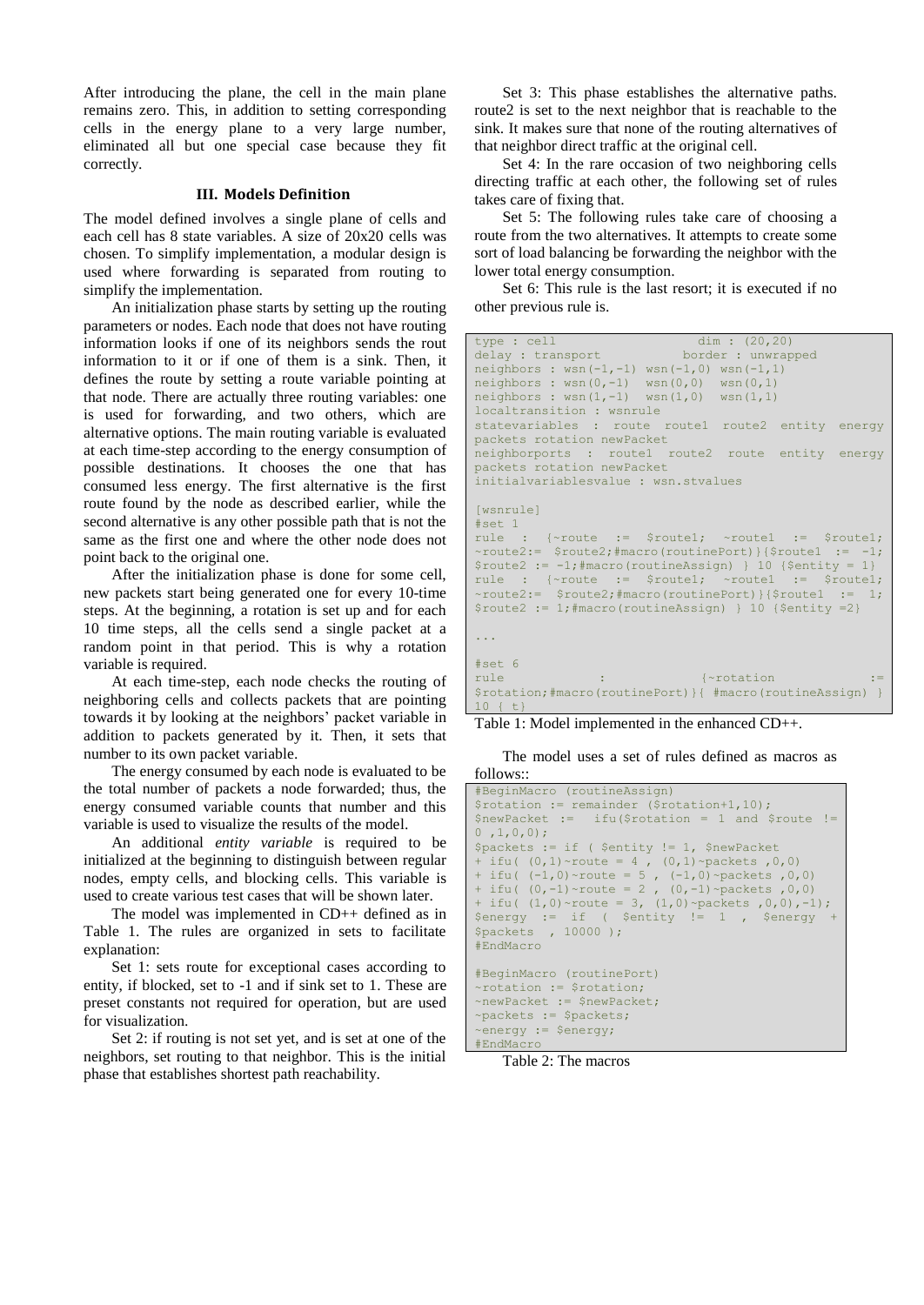The "routineAssign" macro takes care of assigning the correct values to a set of variables; this macro is executed every time since it is included with all the rules. The rotation variable is incremented at every time step, and is initialized to random number between 0 and 9 at initialization.

The packets variable indicates the number of packets queued at the cell in that time step; it is calculated at each time step by collecting the packets destined to it from the neighboring cells. The energy variable indicates the total number of packets forwarded.

## **IV. Simulation Results**

Various testing scenarios were considered to cover best cases and realistic situations. The rest of this section shows the results produced by these scenarios in the following figures. Note that the most interesting results produced for each scenario are shown here. The following were the chosen results:

1- The number of packets queued at each node at the chosen time step, where a darker red color indicates a larger number of packets.

2- Total energy consumption at each node at that time step, where a darker red color indicates higher total energy consumption.

3- The routing map at that time step, where each color refers to forwarding in a certain direction: red refers to the right, green to the left, yellow to upwards and pink to downwards. The blue color indicates a sink.

In Scenario 1, no blocked cells are considered and all nodes are allowed to forward packets naturally. In addition, only one sink is set at the lower left corner similar to the old model. This should provide a uniform fade of the level of energy consumption from the lower left corner (the sink) to the upper right corner.



Figure 3: a) Number of packets queued at each node on time step 80 b) Energy consumption c) Routing map at time step 80 for the basic case

The results shown in Scenario 1 are as expected; the routing map is dynamic and the one shown is a snapshot. There is a higher packet density towards the upper left cells (which represent the WSN nodes) in Figure 3a. This explains the higher energy consumptions at the higher left cells than the lower right in Figure 3b, as the latter forwarded fewer packets. The routing map shows that most of the cells are forwarding upwards or to the left, and this makes sense. The few cells that behave differently forward to the right in order to distribute energy consumption. This is done this way because they

detect higher total consumption at the upper cell than the one to the right.

Another two scenarios (scenario 2 and 3, shown in the following figures) use multiple sinks. The first includes two sinks at the upper left and right corners and another midway of the lower row, while the other has a sink at each corner of the model.



Figure 4: a) Packets at time step 80 for the multiple sinks case; b) Energy consumption and c) Routing map for Scenario 2



Figure 5: Packets queued at each node at time step 80; energy consumption; and c) Routing map for Scenario 3.

These test cases (Scenario 2 and 3) show a much better distribution of packets and energy consumption. Figure 5a shows that the density of packets is higher towards the corners, which means that those cells forward more packets. This is also conveyed by the energy consumption distribution in Figure 5b. Figure 5c shows the four sinks in the four corners (the blue cells); in addition, it shows the forwarding directions at that instance.

Our following test (scenario 4) included blocking obstacles to the scenario 2.



Figure 6: a) Number of packets queued at each node at time step 80; b) Energy consumption; and c) Routing map with obstacles.

The black cells in the three figures above represent dead regions; they could either represent a dead node, a barrier preventing communication or just an empty space with no nodes deployed; in any case, no forwarding happens through these cells.

This simulation result shows an interesting routing map established, and the longer paths taken by packets.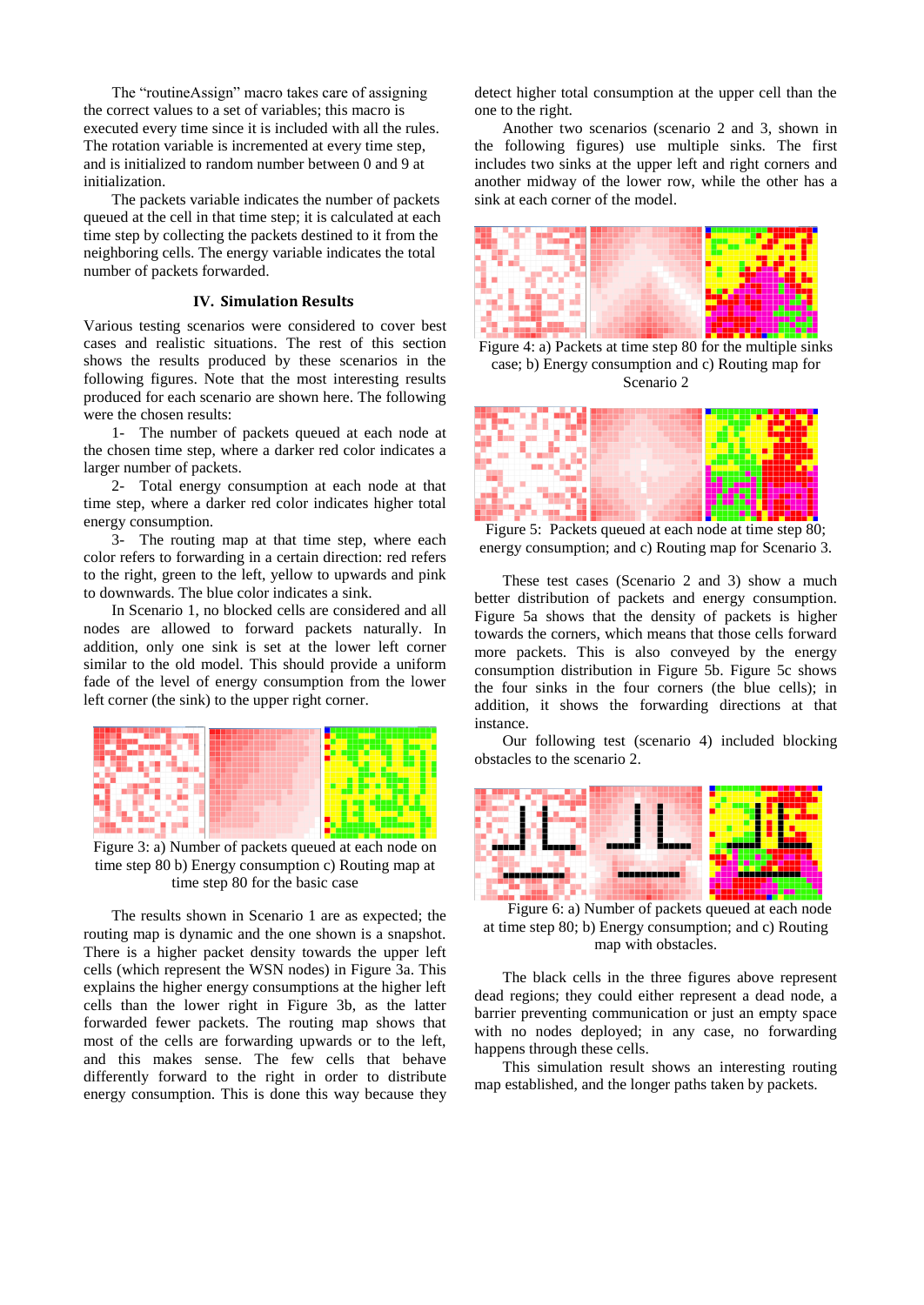In addition, in scenario 5, one sink is centered at the middle of the cell space. This shows how placing the node in the middle changes the variance of energy consumption.



Figure 7: Number of packets queued at each node at time step 80; b) Energy consumption; c) Routing map.

Figure 7b shows an energy consumption distribution similar to scenario 1.

Finally, we show a bad blocking case (scenario 6) in which the sink has been placed in the middle, and an almost closed circle of blocking cells is around it.



Figure 4: The number of packets queued at each node at time step 80; b) Energy consumption; c) Routing map.

Finally, we include the simulation results of two realistic cases (scenarios 7 and 8). In the first example, there are four sinks placed strategically in the cells (5,5), (5,15), (15,5), (15,15). This shows how such a WSN implementation can reduce variance.



Figure 5: a) Number of packets; b) Energy consumption; c) Routing map for a better location scenario for sinks.

Figure 9a shows how a better choice for the location of the sinks results on a smaller number of packets in the network.

In addition, a realistic blocking case was simulated in a field with almost 25% randomly placed blocked cells. This case shows how packets are forwarded around the blocked nodes; and thus, further energy consumption variance can be seen in those areas.



Figure 10: a) Number of packets; b) Energy consumption; c) Routing map for a randomly distributed set of obstacles.

In a realistic scenario, a certain ratio of dead spots should be expected. In addition, as shown in the routing map in figure 10c, some cells that do contain active nodes are not active (the white cells); this is because these cells are surrounded with dead cells.

After implementing an improved version of the model using a new version CD++, and collected some basic performance metrics in order to evaluate the performance the different models.



the CD++ tool (comparison between original and enhanced tools)

As illustrated in the figures above, the total number of messages actually increased using the enhanced version of CD++; however, the execution time required to simulate the model was reduced significantly to almost 30% of the original time required.

#### **V. Conclusion**

In this paper, we modeled WSNs using the enhanced version of Cell-DEVS in which multiple values are allowed in each cell. In the experiments provided, the variance of energy requirement of WSN nodes was illustrated and various deployment cases were tested as planned. It was showed that careful planning of energy requirements is needed to reduce and optimize costs.

In addition, the possibilities provided by the enhanced version of CD++ are demonstrated. It was shown how scenarios can be built and tested rapidly due to the tool's unique architecture. In addition, the enhanced version provided significant CPU time improvement.